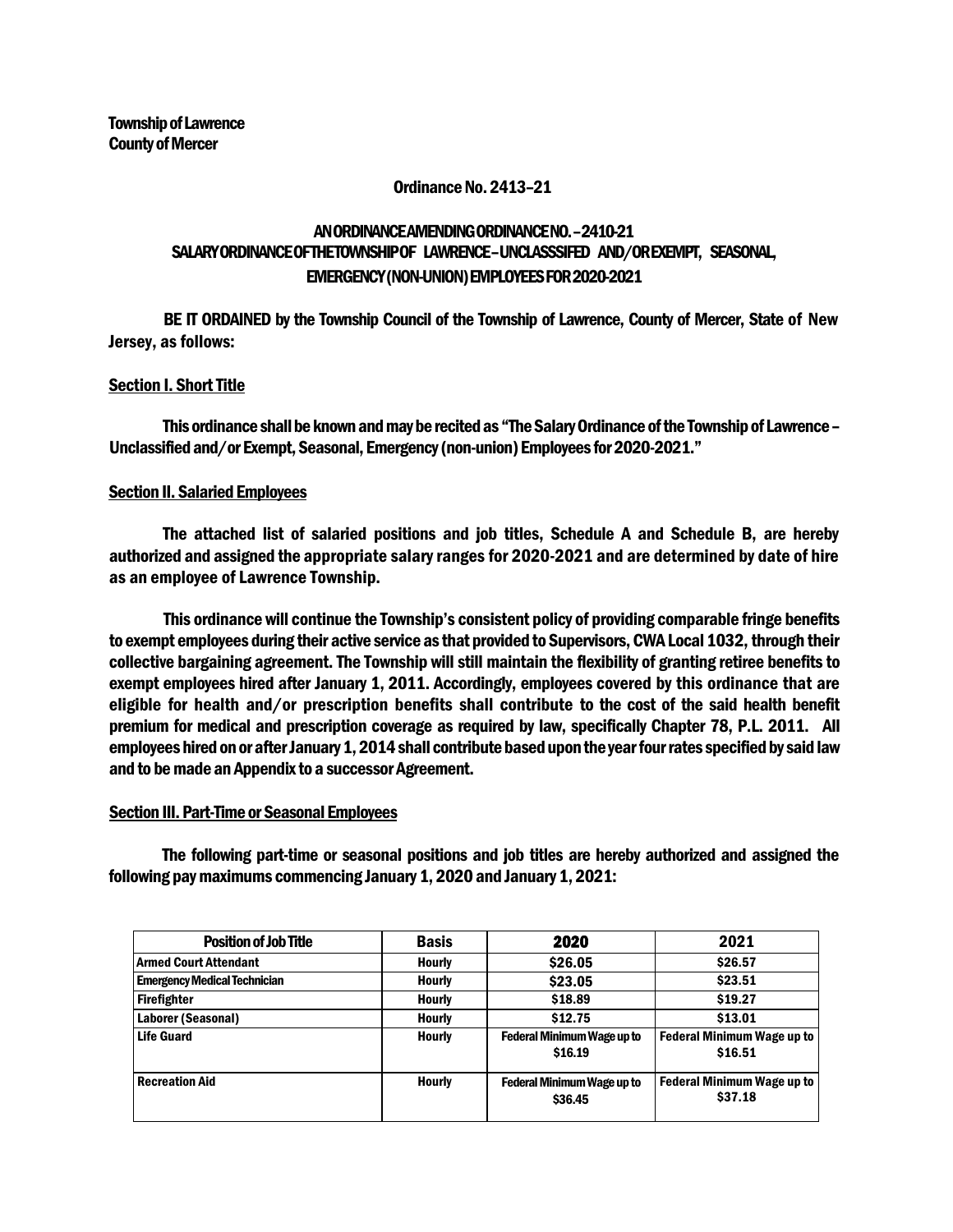| <b>Position of Job Title</b>                    | <b>Basis</b>       | 2020                           | 2021                           |  |
|-------------------------------------------------|--------------------|--------------------------------|--------------------------------|--|
| <b>Recycling Coordinator</b>                    | Per Annum          | \$8,576                        | \$8,748                        |  |
| <b>Fire Crew Coordinator</b>                    | Per Annum          | \$4,415                        | \$4,503                        |  |
| <b>School Traffic Guard</b>                     | <b>Hourly</b>      | \$18.11                        | \$18.47                        |  |
| <b>Secretary/Board &amp; Committee</b>          | Per Annum*         | \$1,800.00                     | \$1,800.00                     |  |
| <b>Tax Search Officer</b>                       | Per Annum          | \$12,024                       | \$12,264                       |  |
| <b>Zoning Officer</b>                           | Per Annum          | \$5,594                        | \$5,706                        |  |
| <b>Affordable Housing Liaison</b>               | <b>Per Annum</b>   | 5,000                          | \$6,000                        |  |
| <b>Affordable Housing Resale Representative</b> | <b>Per Showing</b> | \$100                          | \$100                          |  |
| <b>Fire Department Liaison</b>                  | <b>Hourly</b>      | \$25.00                        | \$25.00                        |  |
| <b>Deputy Registrar Vital Statistics</b>        | Per Annum          | \$2,500                        | \$2,500                        |  |
| <b>Municipal Court Attendee</b>                 | <b>Hourly</b>      | \$23.37                        | \$23.84                        |  |
| <b>SLEO Class III</b>                           | <b>Hourly</b>      | \$28.50                        | \$29.07                        |  |
| <b>Park Attendant</b>                           | <b>Hourly</b>      | \$15.56                        | \$15.87                        |  |
| <b>Security Guard</b>                           | <b>Hourly</b>      |                                | \$25.00                        |  |
| <b>Emergency Response Specialist</b>            | <b>Hourly</b>      |                                | Federal Minimum Wage up to     |  |
|                                                 |                    |                                | \$50.00 per hour               |  |
| <b>All Others</b>                               | <b>Hourly</b>      | <b>Federal Minimum</b>         | <b>Federal Minimum</b>         |  |
|                                                 |                    | Wage up to Step1 In Applicable | Wage up to Step1 In Applicable |  |
|                                                 |                    | <b>Job Title</b>               | <b>Job Title</b>               |  |
|                                                 |                    |                                |                                |  |

\* Denotes title paid monthly. All other titles bi-weekly.

#### **Section IV. Eligibility**

The ranges in Section II of this ordinance shall pertain to individuals employed by the Township of Lawrence on or after the effective date of this ordinance.

#### **Section V. Longevity**

A. Each employee hired before January 1, 2013 and covered by this agreement shall in addition to his/her regular wages and benefits, be paid longevity based upon years of service as of December 31, 2013 with the Township in accordance with the following amounts. Said amounts to be paid to an employee shall not be adjusted beyond the longevity amount being received by an eligible employee as of December 31, 2013. Longevity shall be pensionable and included as part of the employee's regular pay. Any employee hired on or after January 1, 2014 shall not be eligible to receive longevity pay at any time in the future.

#### Length of Service

| Beginning in year 8 through year 11                 | \$800   |
|-----------------------------------------------------|---------|
| Beginning the 12 <sup>th</sup> year through year 15 | \$1,100 |
| Beginning the 16 <sup>th</sup> year through year 19 | \$1,400 |
| Beginning the 20 <sup>th</sup> year through year 23 | \$1,700 |
| Beginning the 24 <sup>th</sup> year through year 27 | \$2,000 |
| Beginning the 28th year and beyond                  | \$2,300 |